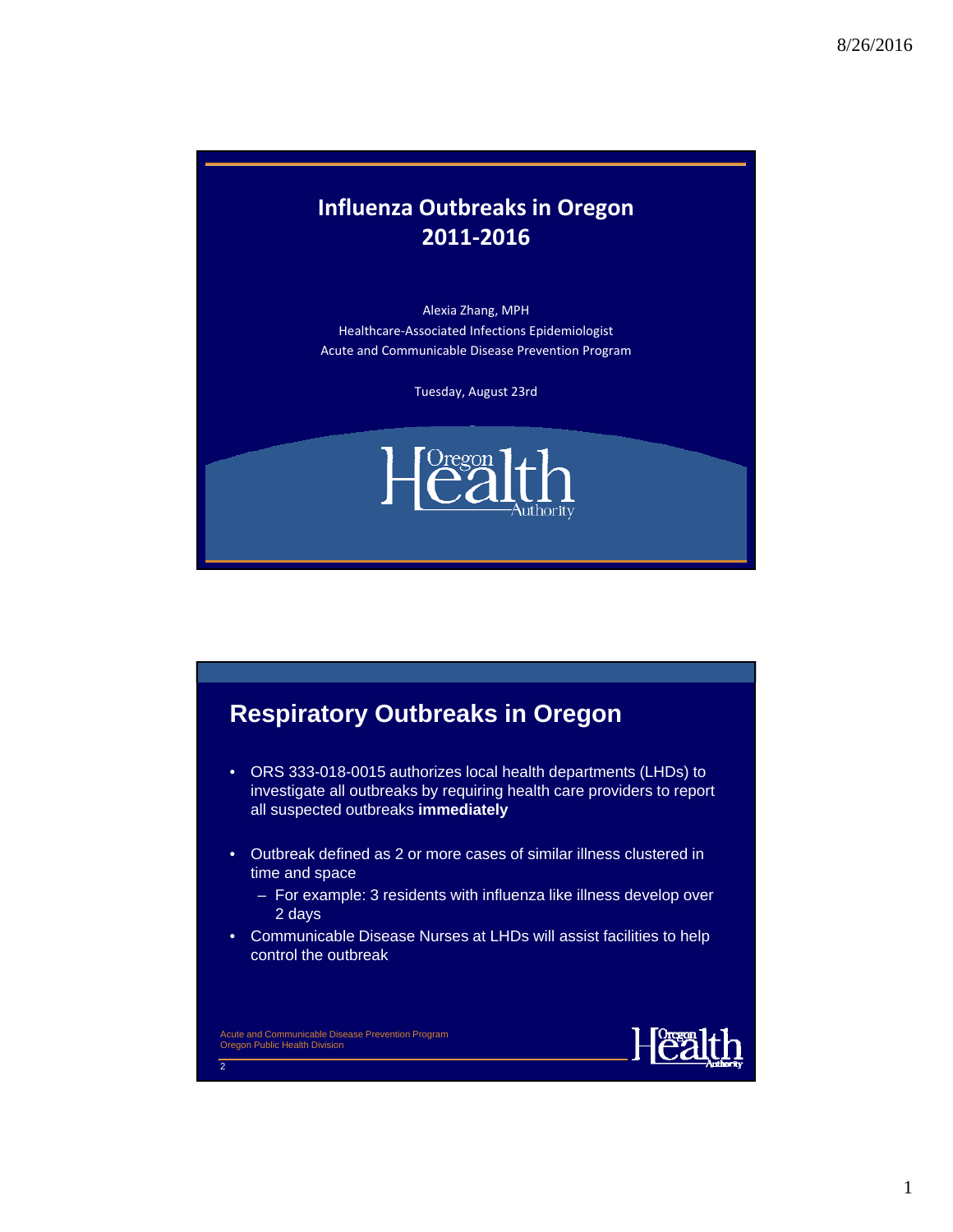

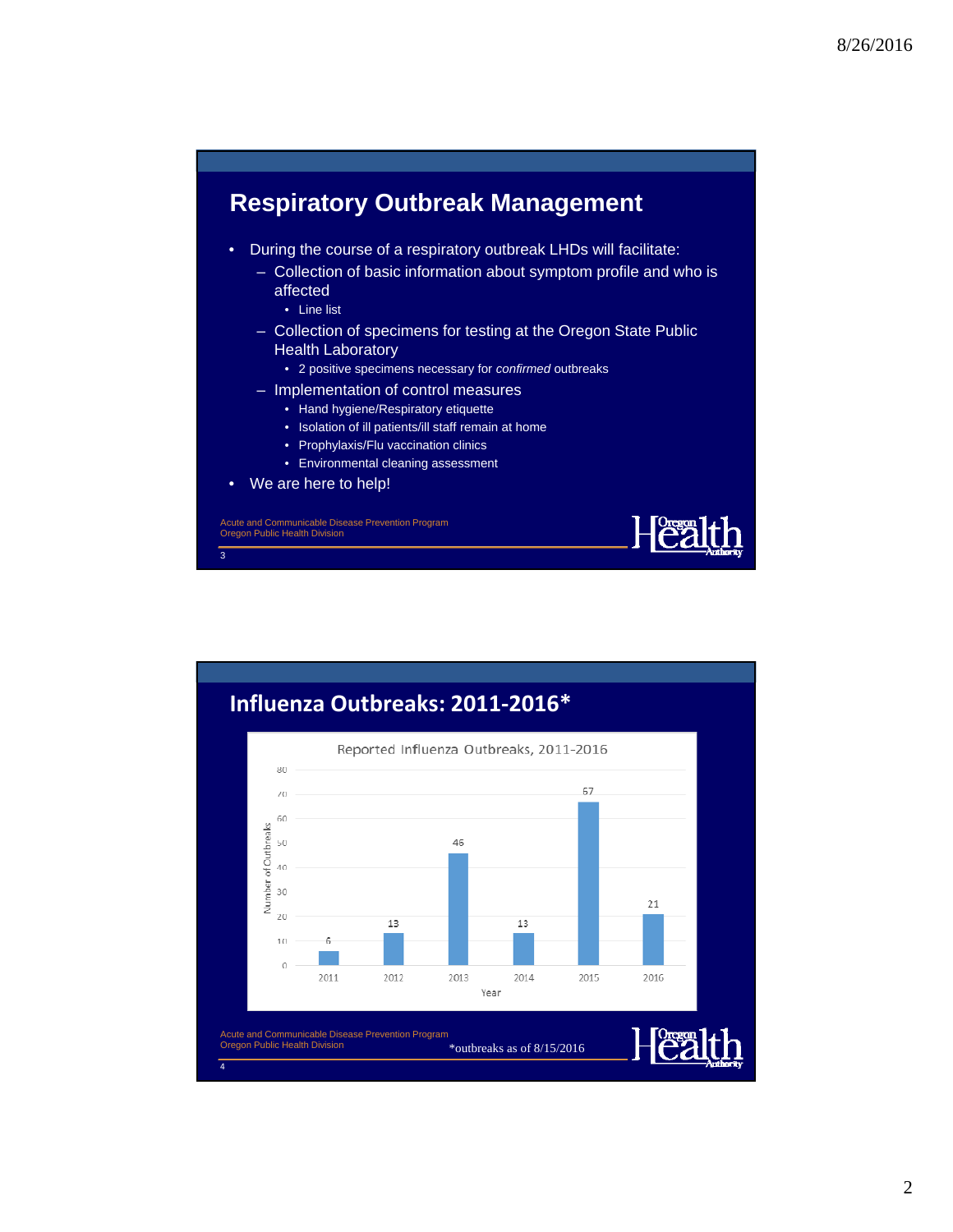

## **Respiratory Outbreaks: 2011‐2016\***

| Year | Confirmed,<br>Influenza | Confirmed,<br>other<br>pathogens | Etiology<br>unknown | Total number of<br>outbreaks | <b>Proportion</b><br>confirmed flu<br>(%) |
|------|-------------------------|----------------------------------|---------------------|------------------------------|-------------------------------------------|
| 2011 | 6                       |                                  |                     | 19                           | 31.6                                      |
| 2012 | 12                      | 16                               |                     | 28                           | 42.9                                      |
| 2013 | 44                      | 21                               |                     | 74                           | 59.5                                      |
| 2014 | 13                      | 17                               |                     | 32                           | 40.6                                      |
| 2015 | 66                      | 36                               |                     | 110                          | 60.0                                      |
| 2016 | 20                      | 14                               | 8                   | 42                           | 47.6                                      |

- ACDP receives reports of other respiratory illness outbreaks
- Confirmed influenza outbreaks account from a 1/3 to 2/3 of outbreaks

\*outbreaks as of 8/15/2016

Health

• Most common pathogen after influenza: pertussis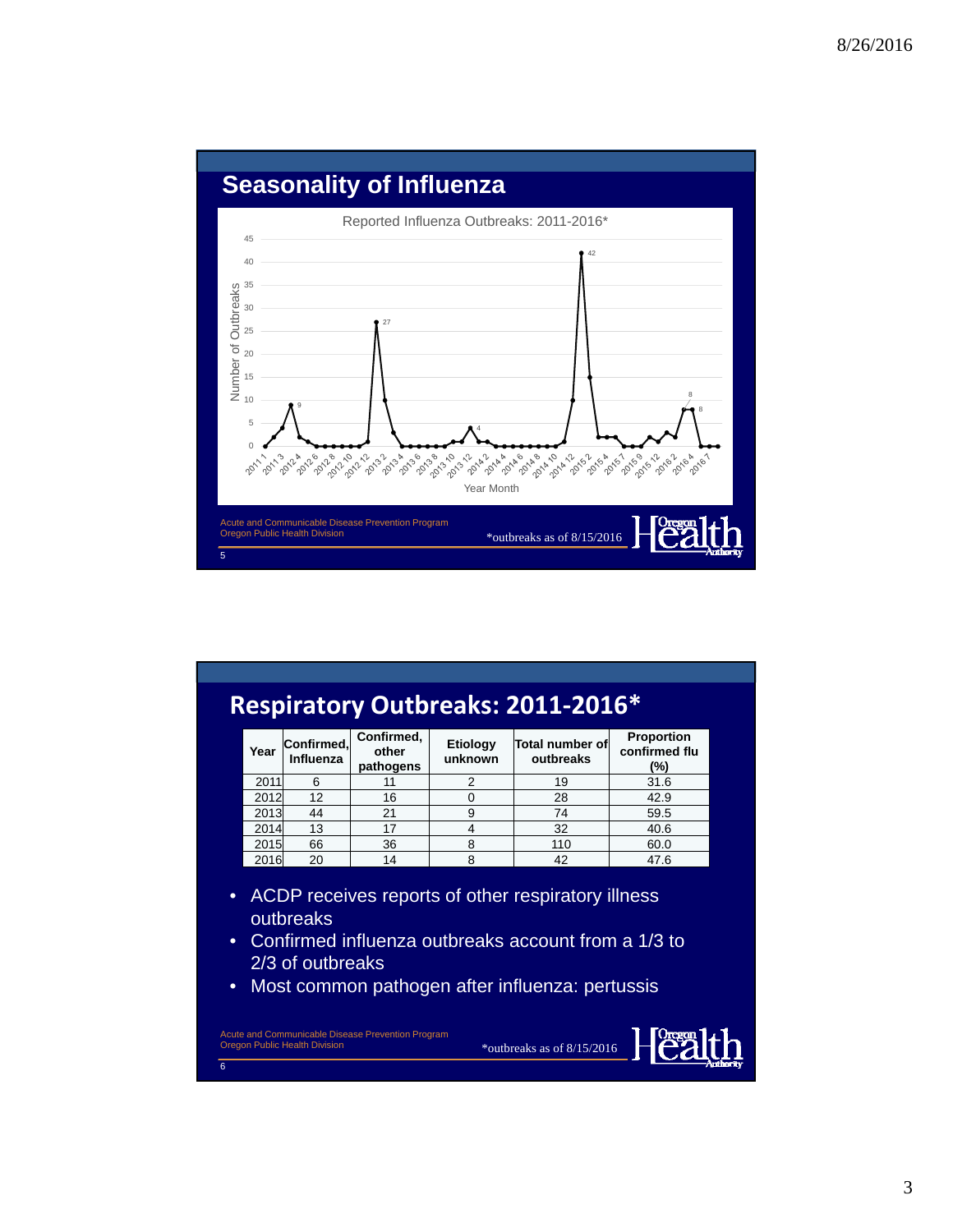

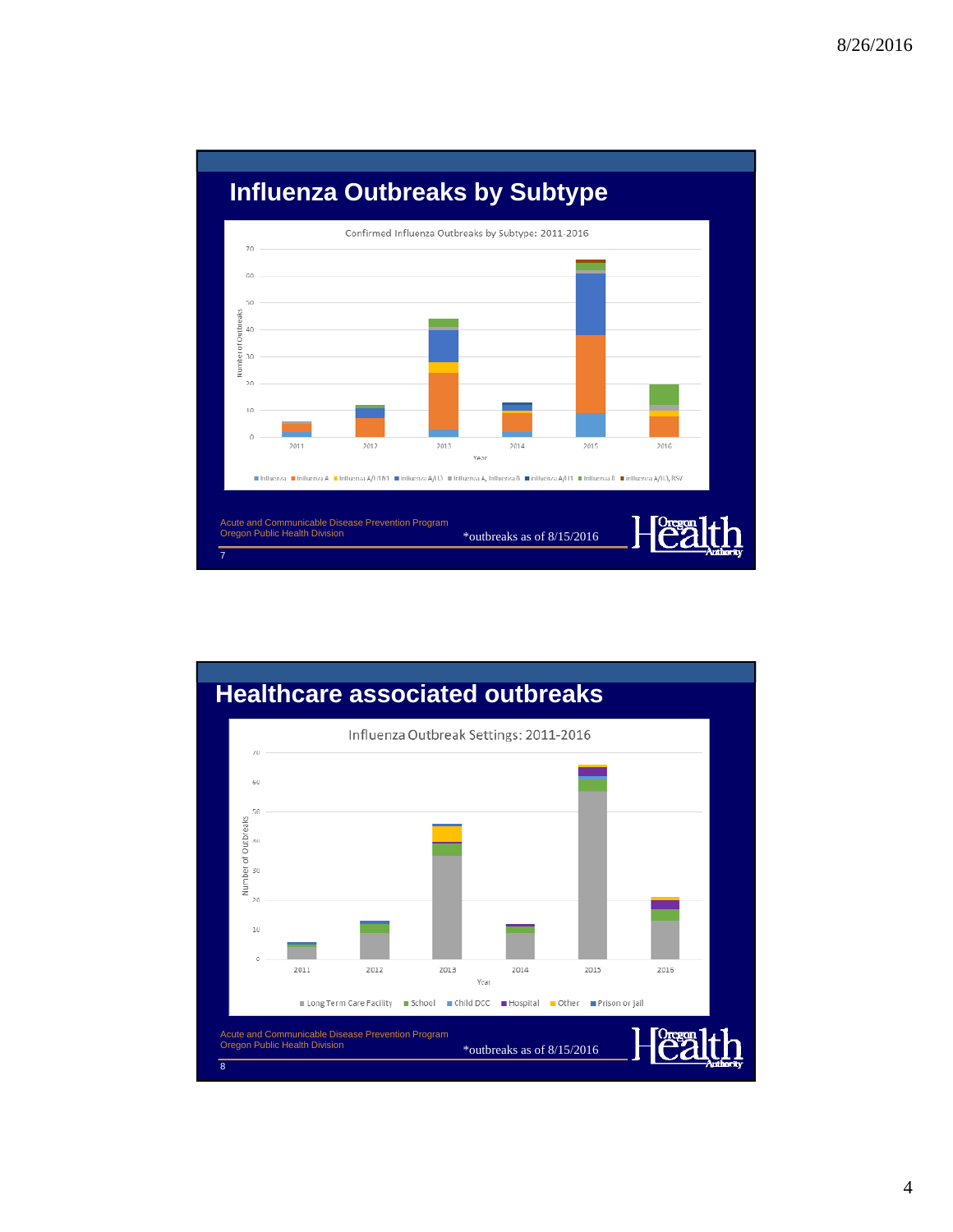

#### **Healthcare Facility Staff and Resident Vaccination Rates**

- Only SNF are required to report healthcare worker influenza vaccination rates
- We ask local health departments to ask facilities for staff and resident vaccination rates
	- Not all facilities track vaccination rates
- For 2011-2016 confirmed influenza outbreaks occurring in LTCFs:
	- Average proportion of staff flu vaccination:
		- 62.5% (range: 0-100%, n=41)
	- Average proportion of resident flu vaccination:
		- 78.2% (range: 10-100%, n=42)

Acute and Communicable Disease Prevention Program Oregon Public Health Division

 $\overline{10}$ 

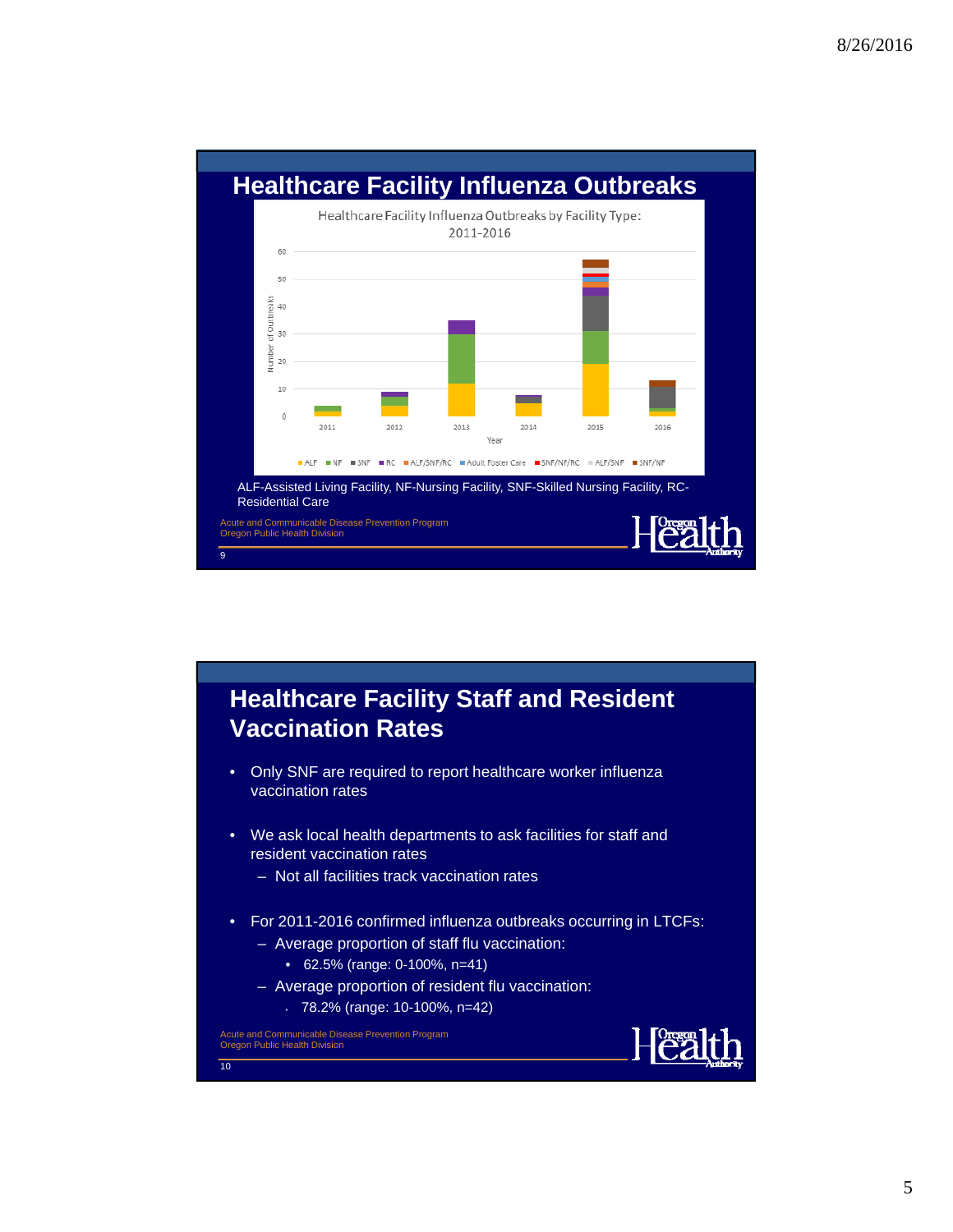# **Healthcare Facility Staff and Resident Vaccination Rates**

| %<br>vaccinated | Staff<br>(n=41) | Staff % | Resident<br>$(n=42)$ | Resident % |
|-----------------|-----------------|---------|----------------------|------------|
| $0 - 25%$       |                 | 9.8     |                      | 2.4        |
| 26-50%          |                 | 19.5    |                      | 9.5        |
| 51-75%          | 15              | 36.6    | 11                   | 26.2       |
| >75%            | 14              | 34.2    | 26                   | 61.9       |

- The majority of facilities have staff flu vaccination rates >50%
- The majority of facilities have resident flu vaccination rate >75%
- 18 facilities with >90% resident influenza vaccination rate
- 7 facilities with >90% staff vaccination rate

Acute and Communicable Disease Prevention Program Oregon Public Health Division

 $\overline{11}$ 

## **Influenza Outbreak Control Measures**

#### • Control Measures are reported by LHDs

| <b>Control Measures</b>          | # of Facilities | Proportion |
|----------------------------------|-----------------|------------|
| Droplet Precautions              | 108             | 78.8%      |
| Prophylaxis                      | 105             | 76.6%      |
| <b>Isolation of III Patients</b> | 105             | 76.6%      |
| Respiratory Etiquette Education  | 100             | 73.0%      |
| Re-offered Vaccine               | 49              | 35.8%      |
| Cohort III Residents             | 33              | 24.1%      |
| Cohort Nursing Staff             | 27              | 19.7%      |
| No Intervention                  |                 | 5.1%       |

Acute and Communicable Disease Prevention Program Oregon Public Health Division

 $\overline{12}$ 



Health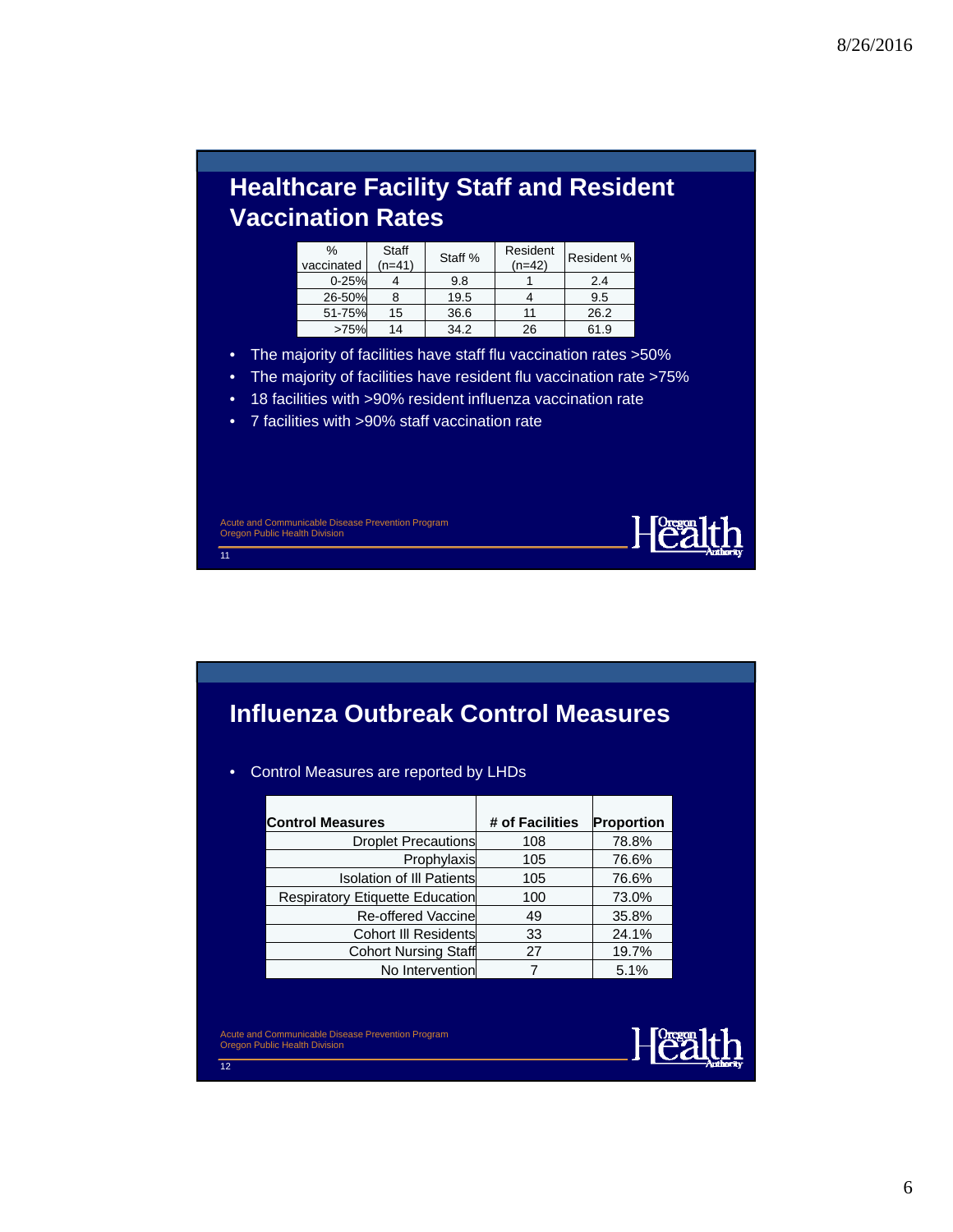

#### **Increasing Influenza Vaccination Rates in LTCF: Pilot Project**

- Pilot project between Yamhill County Public Health Department and Oregon Public Health department
- Project objectives:
	- Develop tools that LHDs can use to increase staff flu rates in under-immunized LTCFs
	- Ensure the approach is scalable and requires minimal LHD time and resources.
	- Provide easy method through which LHDs can identify underimmunized LTCFs.
	- Build capacity of LTCFs to provide vaccine, or other medical counter measures, efficiently to their staff and residents.

Acute and Communicable Disease Prevention Program Oregon Public Health Division

 $\overline{14}$ 

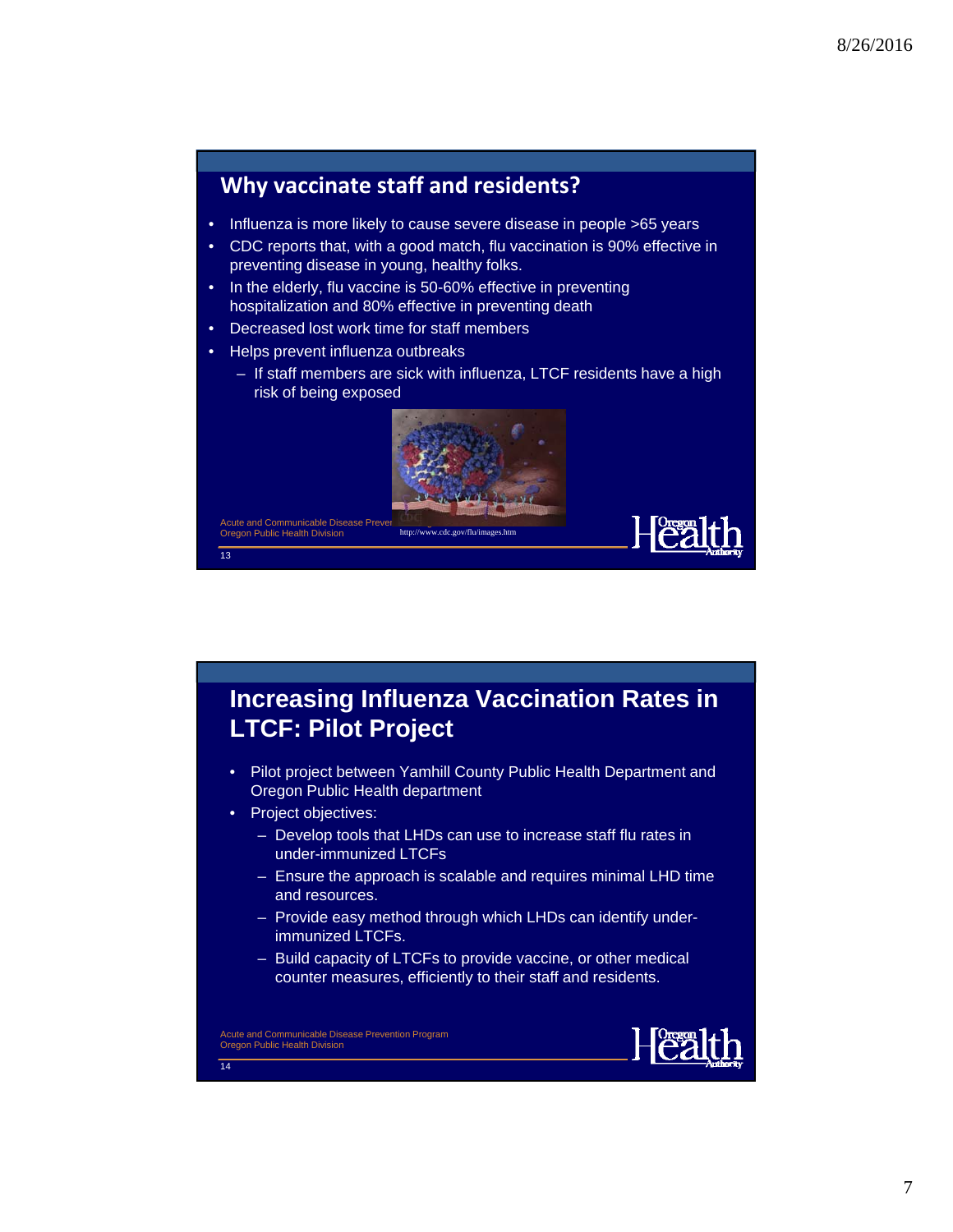### **Increasing Influenza Vaccination Rates in LTCF: Methods**

Using survey data collected by OPHD, we identified a LTCF with staff vaccination rates below 60% (n=1)

- LHD contacted LTCF and offered support to improve staff flu vaccination rates.
- LHD met with LTCF Nursing Supervisor, reviewed current vaccination strategy, and developed plan to incorporate best practices.
- LHD staff presented at LTCF all-staff meeting to explain rationale for staff flu vaccination.
- LHD supplied LTCF Nursing Supervisor with vaccine declination forms in English and Spanish.

Acute and Communicable Disease Prevention Program Oregon Public Health Division

 $\overline{15}$ 

 $\overline{16}$ 

**Increasing Influenza Vaccination Rates in LTCF: Best Practices**

- Use of mobile carts to take vaccine to staff members during their shifts
- Use of a form requiring that a staff member actively decline influenza vaccination if he or she chooses not to be immunized
- Provide vaccine at no charge
- Mask required during influenza season if not vaccinated
- Signage or reminders about benefits of vaccination
- Incentives ( for example, a gift card) for staff who get vaccinated
- Vaccination rates rose from 48% in 2014 to 66% in 2015, a 37% relative increase.

Acute and Communicable Disease Prevention Program Oregon Public Health Division



**Health**